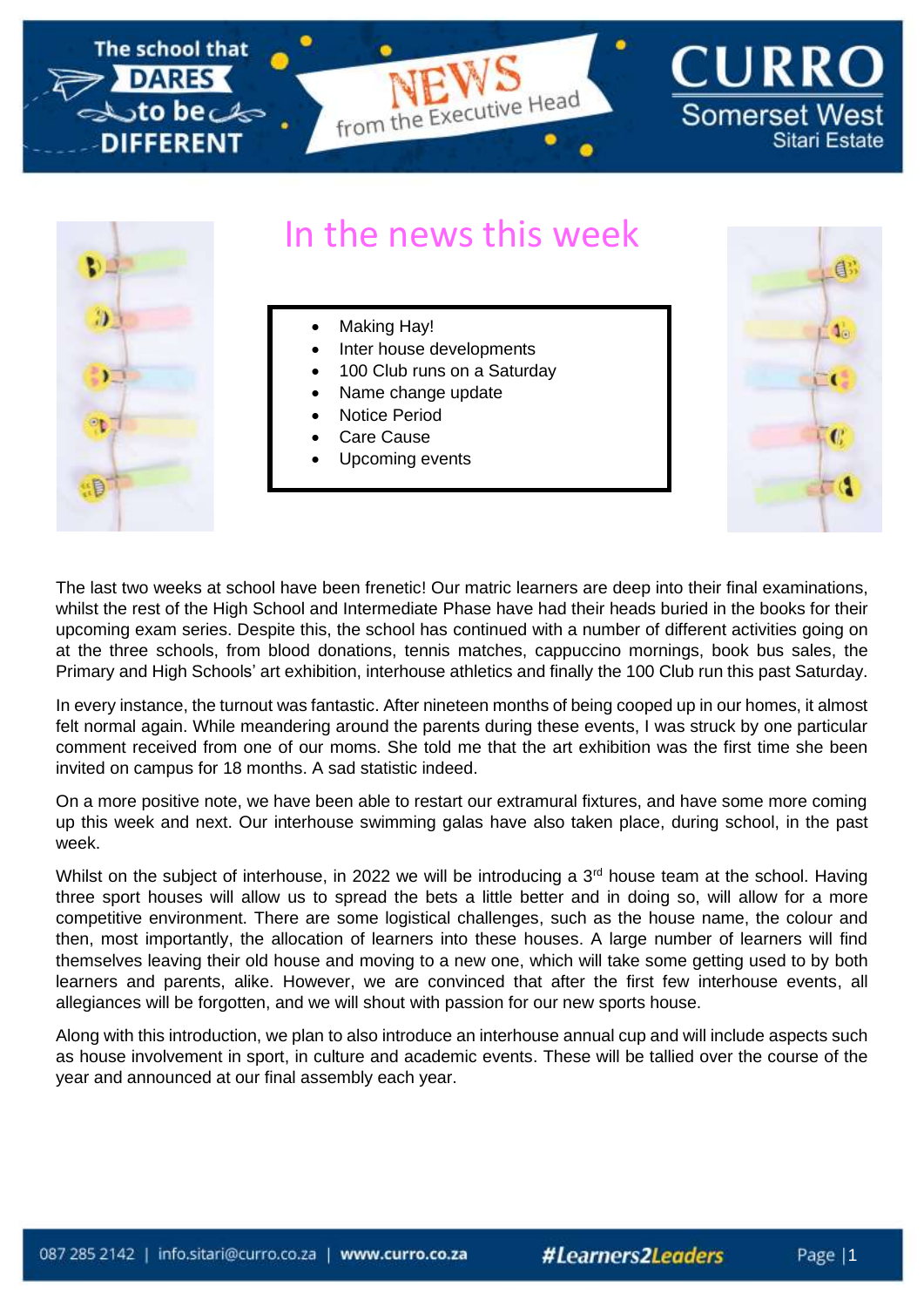Trust Ekindness EAuthenticity



# **100 CLUB SATURDAY EVENT**



As an avid supporter of the 100 Club running initiative, I was thrilled with the turnout on Saturday, 30 October. Over 200 people arrived to take on the challenge. There was a festive atmosphere with music, face-painting and even an ice-lolly watering point on the route. All in all, one loop of the field was measured at 2.2km, with most runners averaging at least 4 laps of the route. Great fun was had by all! I would like to thank all the staff who helped put together this fabulous morning. Follow the link for the behind-the-scenes video:

[100 club family fun run](https://youtu.be/ZdBQWlYsmzI)

TAKE

Look out for a night race version of the event early next year.













#Learners2Leaders

## **Celebrating differences**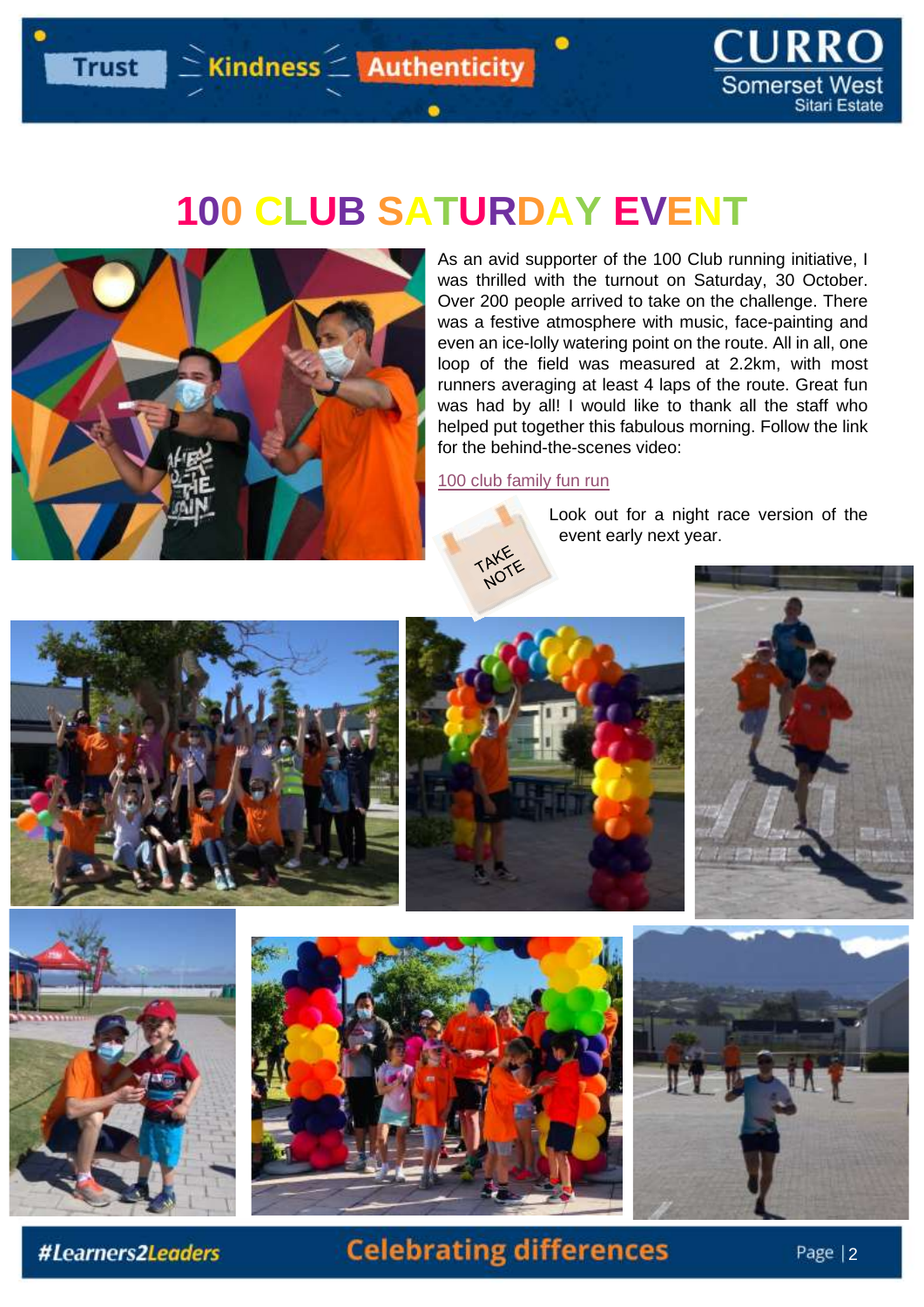



**Trust** 

#### *A word from our care cause coordinator, Mrs Rautenbach.*

We are excited to partner with Huis Esperanza in Strand, for the third consecutive year, by blessing their elderly with basic needs. During this fourth term Care Cause, we are driven to collect as many items as possible to fill care parcels for these ladies and gentlemen. See the table below for information on which items your child's grade is collecting. Closing date for this worthy cause is Monday, 29 November 2021.

Please support us in this final drive for the year. It truly makes the world's difference to them during the festive season.

| Group 1- small baby powder | Grade 1 - bar of soap    | Grade 7 - soft sweets  |
|----------------------------|--------------------------|------------------------|
| Group 2- small baby powder | Grade 2 - pocket tissues | Grade 8 - tin food     |
| Group 3 - toothpaste       | Grade 3 - hand cream     | Grade 9 - pasta        |
| Group 4- toothpaste        | Grade 4 - hand cream     | Grade 10 - rice        |
| Group 5 - tea / coffee     | Grade 5 - face cloth     | Grade 11 - sugar       |
| Grade R - soft sweets      | Grade 6 - face cloth     | Grade 12 - soft sweets |





A reminder to all parents [that a 3-month \(one term\)](https://www.google.co.za/url?sa=i&url=https%3A%2F%2Fwww.rawpixel.com%2Fsearch%3Fsimilar%3D1217660&psig=AOvVaw3OsJMnZWREhhGPrvEp2RpZ&ust=1628166252357000&source=images&cd=vfe&ved=0CAcQjRxqFwoTCJCp_pCul_ICFQAAAAAdAAAAABAn)  notice is required for all parents who give notice at the school. Please ensure you inform the school of your intentions in good time to ensure the terms and conditions are honoured.



The name change for the school continues and remains a work in progress. We have met with the signage team and the new branding of the school will take place early in the New Year.

Our digital branding is largely complete, with our email signatures and the like, to be changed shortly. We also recently announced that we will be discontinuing the Castle brand name and having the Castle fall under the Curro Somerset West, Sitari Estate brand. It will then be referred to as the Preschool. We are also going to be closing our Castle Facebook page and will be migrating all preschool posts over to a single, whole school page. We encourage all parents to like and share this page, so that they are informed of the goings on at the school.

#Learners2Leaders

### **Celebrating differences**